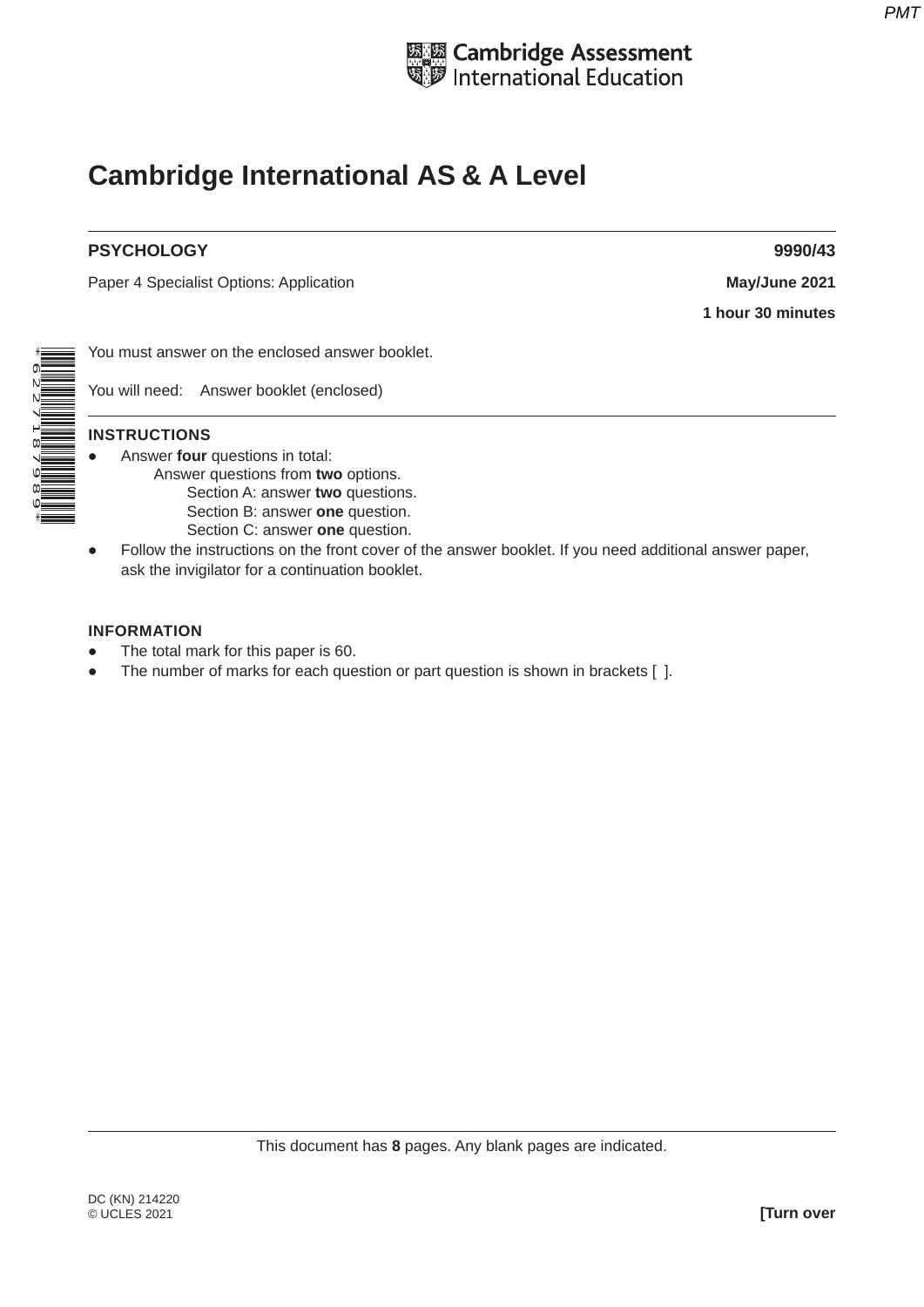# **Section A**

You must answer **two** questions from this section. Answer all the parts for the two questions you choose.

# **Psychology and abnormality**

**1** Griffiths (2005) refers to a case of a person addicted to gambling who says: 'If I wasn't actually gambling I was spending the rest of my time working out clever little schemes to obtain money to feed my habit. These two activities literally took up all my time.' This quote is typical of gambling and many other types of addictive behaviours, including pyromania and kleptomania.

- **(a)** Explain what is meant by 'pyromania'. **Explaining**  $[2]$
- **(b)** Give **two** components of any addiction outlined by Griffiths (2005). [4]
- **(c)** Suggest **two** ways to measure a person's addiction to gambling, other than using a questionnaire. [4] **Example 2018** 12: The set of the set of the set of the set of the set of the set of the set of the set of the set of the set of the set of the set of the set of the set of the set of the set of the set
- **(d)** Discuss the strengths and weaknesses of using questionnaires to measure kleptomania. You should include a conclusion in your answer. [5]

# **Psychology and consumer behaviour**

**2** Porublev et al. (2009) gathered qualitative data to investigate whether a gift should be wrapped or not, because of the expectations surrounding the use of gift-wrapping.



**Fig. 2.1 Examples of wrapped gifts**

|  | (a) Explain the two key expectations surrounding the use of gift-wrapping. | $[2]$ |
|--|----------------------------------------------------------------------------|-------|
|  |                                                                            |       |

 **(b)** Porublev et al. only collected qualitative data.

Give **two** ways in which qualitative data was gathered in this study. [4]

- **(c) (i)** Explain what is meant by the term 'reliability'. [2]
	- **(ii)** Suggest how the reliability of the qualitative data gathered in this study could be  $\,$  assessed.  $[2]$
- **(d)** Discuss the advantages and disadvantages of using qualitative data to assess gift-wrapping preference. You should include a conclusion in your answer. [5]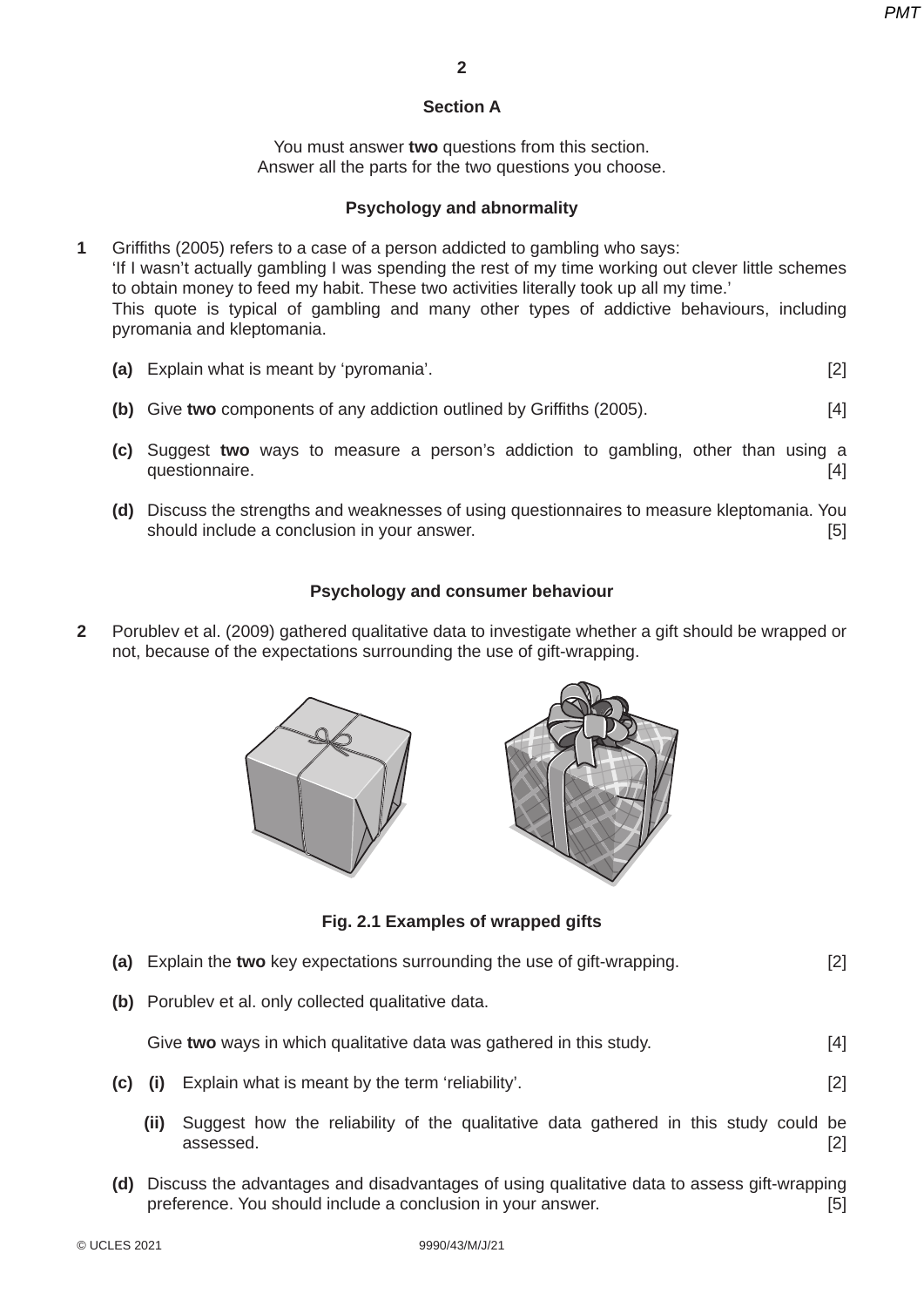# **Psychology and health**

- **3** Newspaper headline: Doctors with a directing style give more satisfaction. Savage and Armstrong (1990) studied patient satisfaction with different consultation styles. Patients who received a directing style consultation reported significantly higher levels of satisfaction on almost all measures, compared with those who received a sharing style consultation.
	- **(a)** Explain what method was used to assess patient satisfaction in the study by Savage and Armstrong (1990). [2]
	- **(b)** Explain **two** reasons why the number of participants used in the analysis of results was lower than the original number of participants. [4]
	- **(c) (i)** Participants were randomly selected to participate in the study.

**Explain why this was important.**  [2]

 **(ii)** Participants were randomly allocated to a directing or a sharing style.

**Explain why this was important.**  [2]

 **(d)** Discuss the advantages and disadvantages of using postal questionnaires to gather data about health preferences. You should include a conclusion in your answer. [5]

## **Psychology and organisations**

- **4** In the 1920s, scientific management studies were conducted at the Hawthorne Plant of the Western Electric Company in the United States, which were known as the 'Hawthorne studies'. The aim was to investigate which physical variables could be manipulated to increase production. The findings were not as expected, leading to a conclusion called the 'Hawthorne effect'.
	- **(a)** Explain what is meant by the 'Hawthorne effect'. [2]
	- **(b)** (i) Describe the main independent variable (IV). [2]
		- **(ii)** Describe the dependent variable (DV). [2]
	- **(c)** Suggest **two** alternative interpretations of the results of the study, other than the Hawthorne effect. [4]
	- **(d)** Discuss the advantages and disadvantages of controlling variables when conducting field experiments on physical working conditions. You should include a conclusion in your answer.  $[5]$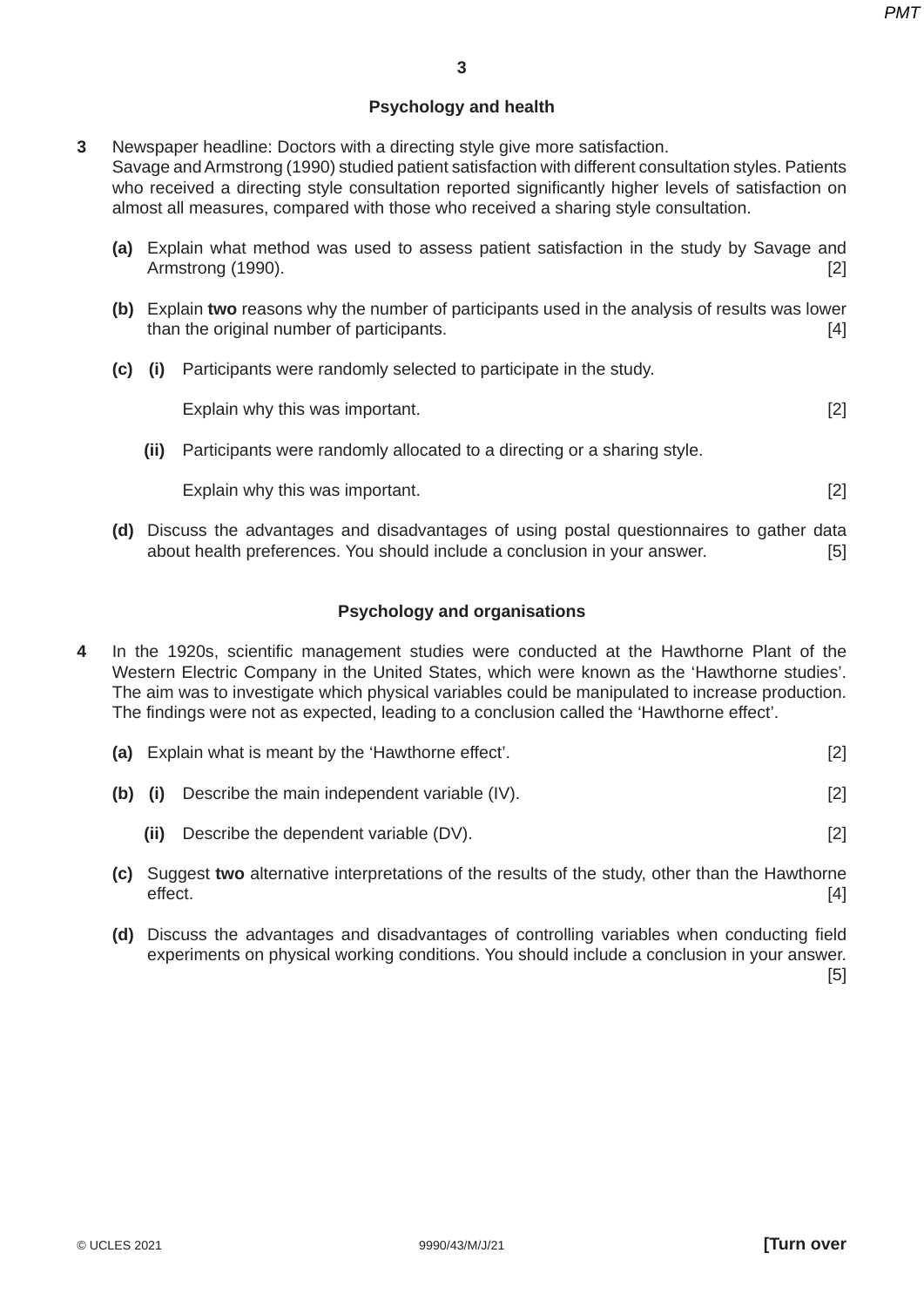## **Section B**

You must answer **one** question from this section.

#### **Psychology and abnormality**

- **5 (a)** Design a longitudinal study to investigate whether cognitive-behavioural therapy (CBT) manages schizophrenia effectively.
	- **(b)** Explain the psychological and methodological evidence on which your study is based. [8]

#### **Psychology and consumer behaviour**

- **6** People often experience discomfort when their personal space is invaded.
	- **(a)** Design a study using a questionnaire to investigate which theory of personal space **best** explains people's discomfort in a crowded shop. [10]
	- **(b)** Explain the psychological and methodological evidence on which your study is based. [8]

## **Psychology and health**

- **7** Prochaska et al. (1997) proposed the stages of change (transtheoretical) model.
	- **(a)** Design a longitudinal study to investigate whether a person wishing to change their health behaviour follows the stages in this model. **Example 2018** 10 and 10]
	- **(b)** Explain the psychological and methodological evidence on which your study is based. [8]

## **Psychology and organisations**

- **8** Accidents at work may be caused by human errors or errors in operator-machine systems.
	- **(a)** Design a study to investigate which errors result in the **most** risk of accidents for workers.  $[10]$
	- **(b)** Explain the psychological and methodological evidence on which your study is based. [8]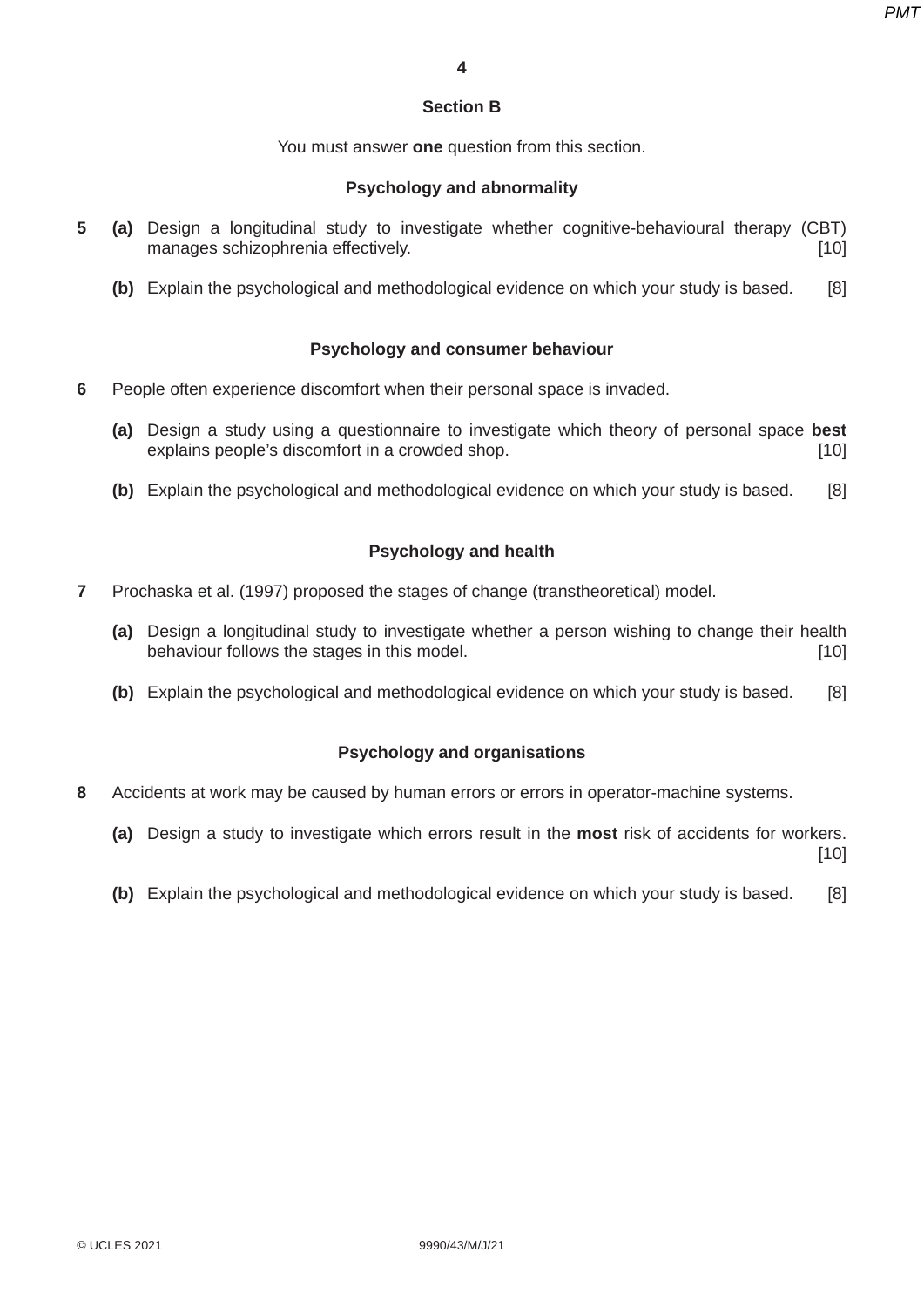#### **Section C**

You must answer **one** question from this section.

#### **Psychology and abnormality**

**9** *'Psychometric measures, such as the Kleptomania Symptom Assessment Scale (K-SAS), provide therapists with no useful information.'*

To what extent do you agree with this statement? Use examples of research you have studied to support your answer. **[12]** Support your answer.

#### **Psychology and consumer behaviour**

**10** *'Studies like 'defending a place in a queue' (Milgram et al., 1986) should never be conducted because they are unethical.'*

To what extent do you agree with this statement? Use examples of research you have studied to support your answer. **Example 20** Support your answer.

## **Psychology and health**

**11** *'Promoting healthy eating to children in schools is irrelevant; it is more important to promote healthy eating to parents in the home.'*

To what extent do you agree with this statement? Use examples of research you have studied to support your answer. [12]

## **Psychology and organisations**

**12** *'Group conflict can always be managed successfully.'*

To what extent do you agree with this statement? Use examples of research you have studied to support your answer. [12]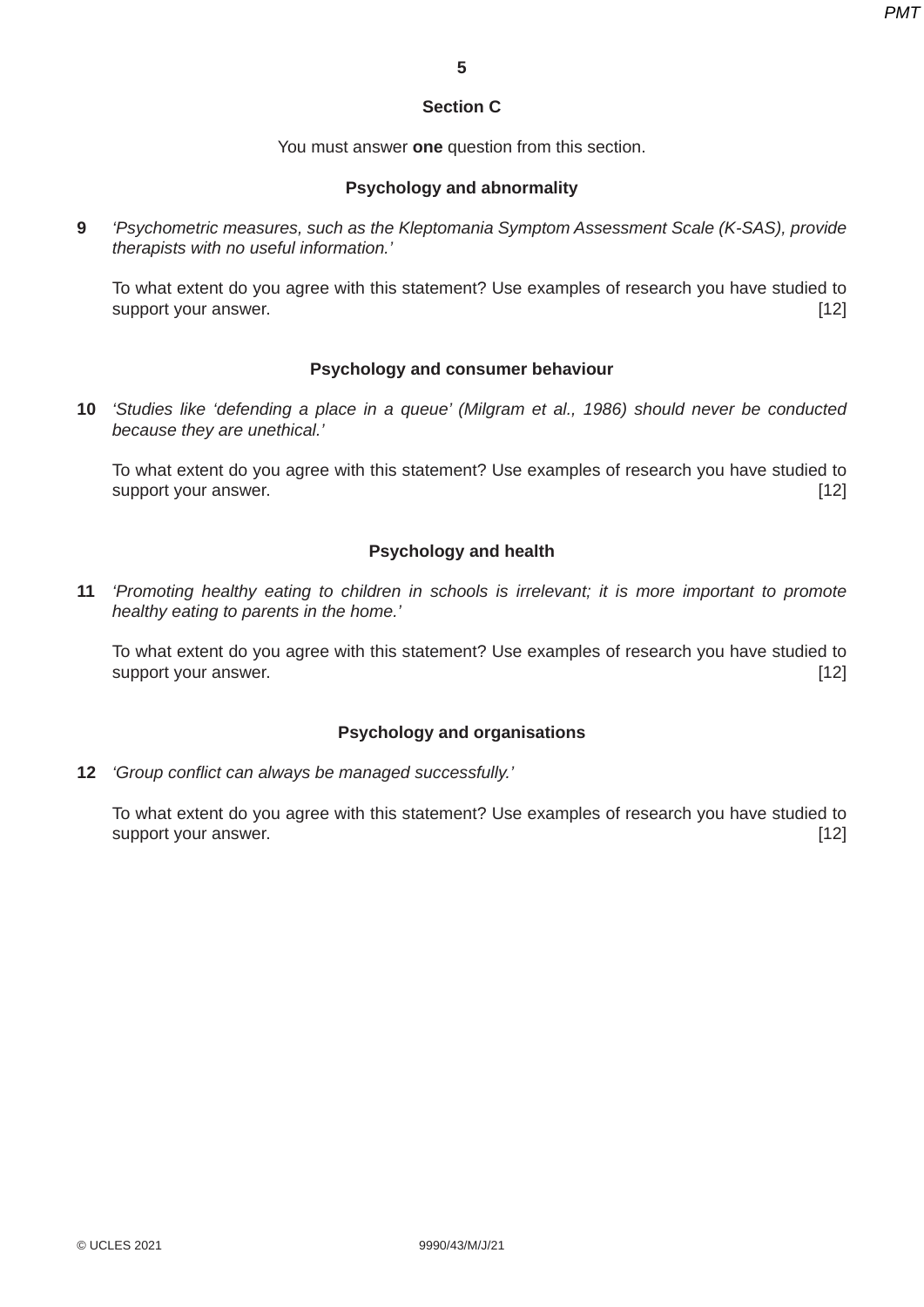# $6\phantom{a}$

## **BLANK PAGE**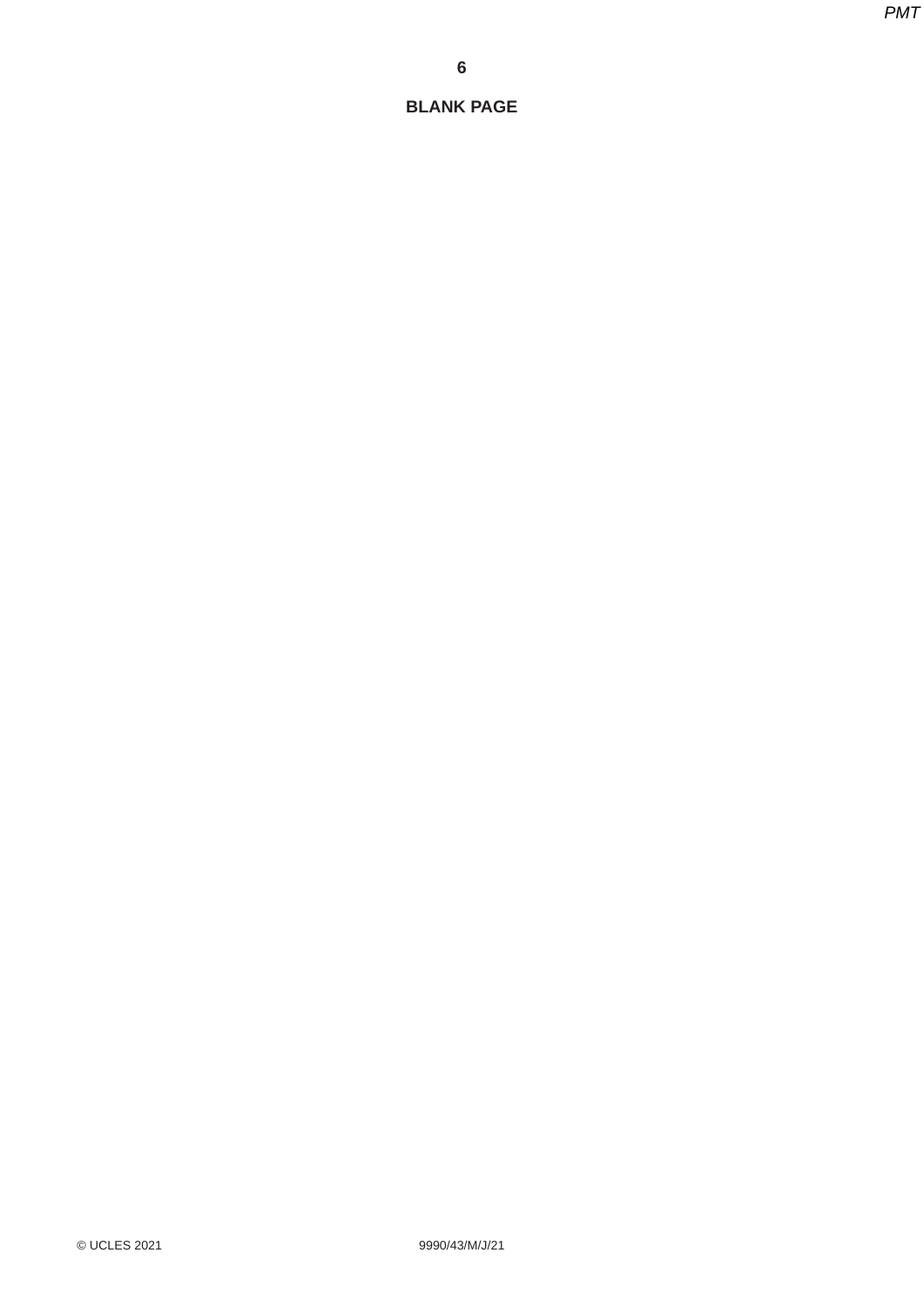# **BLANK PAGE**